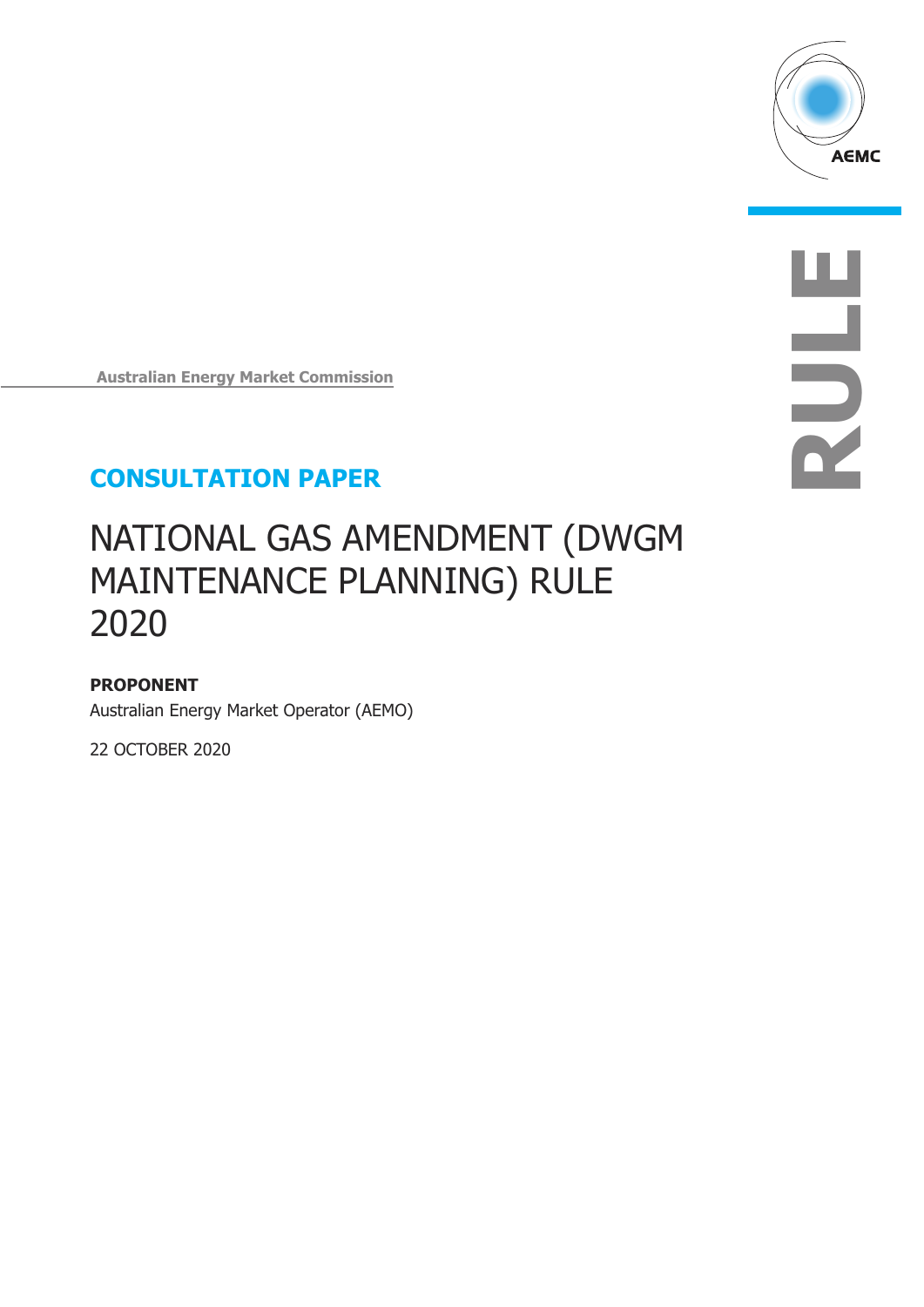### INQUIRIES

Australian Energy Market Commission GPO Box 2603 Sydney NSW 2000

E aemc@aemc.gov.au T (02) 8296 7800

Reference: GRC0058

**CITATION** AEMC, DWGM Maintenance Planning, Consultation paper, 22 October 2020

## ABOUT THE AEMC

The AEMC reports to the Council of Australian Governments (COAG) through the COAG Energy Council. We have two functions. We make and amend the national electricity, gas and energy retail rules and conduct independent reviews for the COAG Energy Council.

This work is copyright. The Copyright Act 1968 permits fair dealing for study, research, news reporting, criticism and review. Selected passages, tables or diagrams may be reproduced for such purposes provided acknowledgement of the source is included.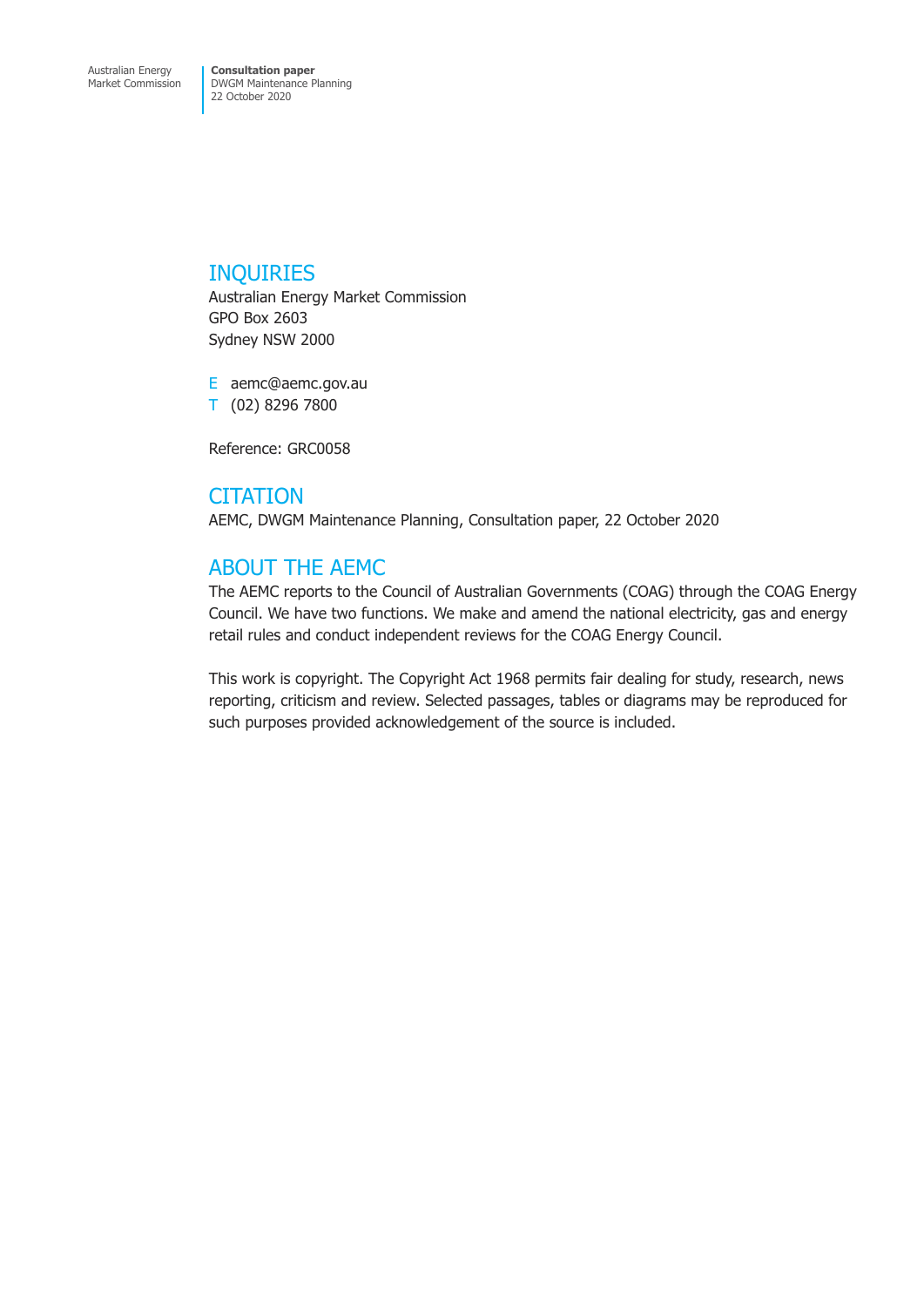Market Commission

DWGM Maintenance Planning 22 October 2020

## **CONTENTS**

| 1<br>1.1<br>1.2<br>1.3              | <b>Introduction</b><br>Current arrangements<br>Issues raised in the rule change request<br>Proposed solutions                                                 | $\mathbf{1}$<br>$\frac{1}{2}$<br>4 |
|-------------------------------------|---------------------------------------------------------------------------------------------------------------------------------------------------------------|------------------------------------|
| $\overline{2}$<br>2.1<br>2.2<br>2.3 | <b>Assessment framework</b><br>Achieving the national gas objective<br>Making a more preferable rule<br>Proposed assessment framework                         | 6<br>6<br>6<br>6                   |
| 3<br>3.1<br>3.2                     | Process for this rule change<br>Treatment as a non-controversial rule change<br>Key dates                                                                     | 8<br>8<br>8                        |
| 4<br>4.1<br>4.2<br>4.3              | Lodging a submission<br>Lodging a request not to make a rule under an expedited process<br>Lodging a submission to this rule change request<br>Lodging online | 9<br>9<br>9<br>$\overline{9}$      |
| <b>Abbreviations</b>                |                                                                                                                                                               | 10                                 |
| A                                   | <b>APPENDICES</b><br>AEMO's proposed draft rule                                                                                                               | 11                                 |
| <b>TABLES</b><br>Table A.1:         | Examples of amendments to Part 19 of the NGR                                                                                                                  | 11                                 |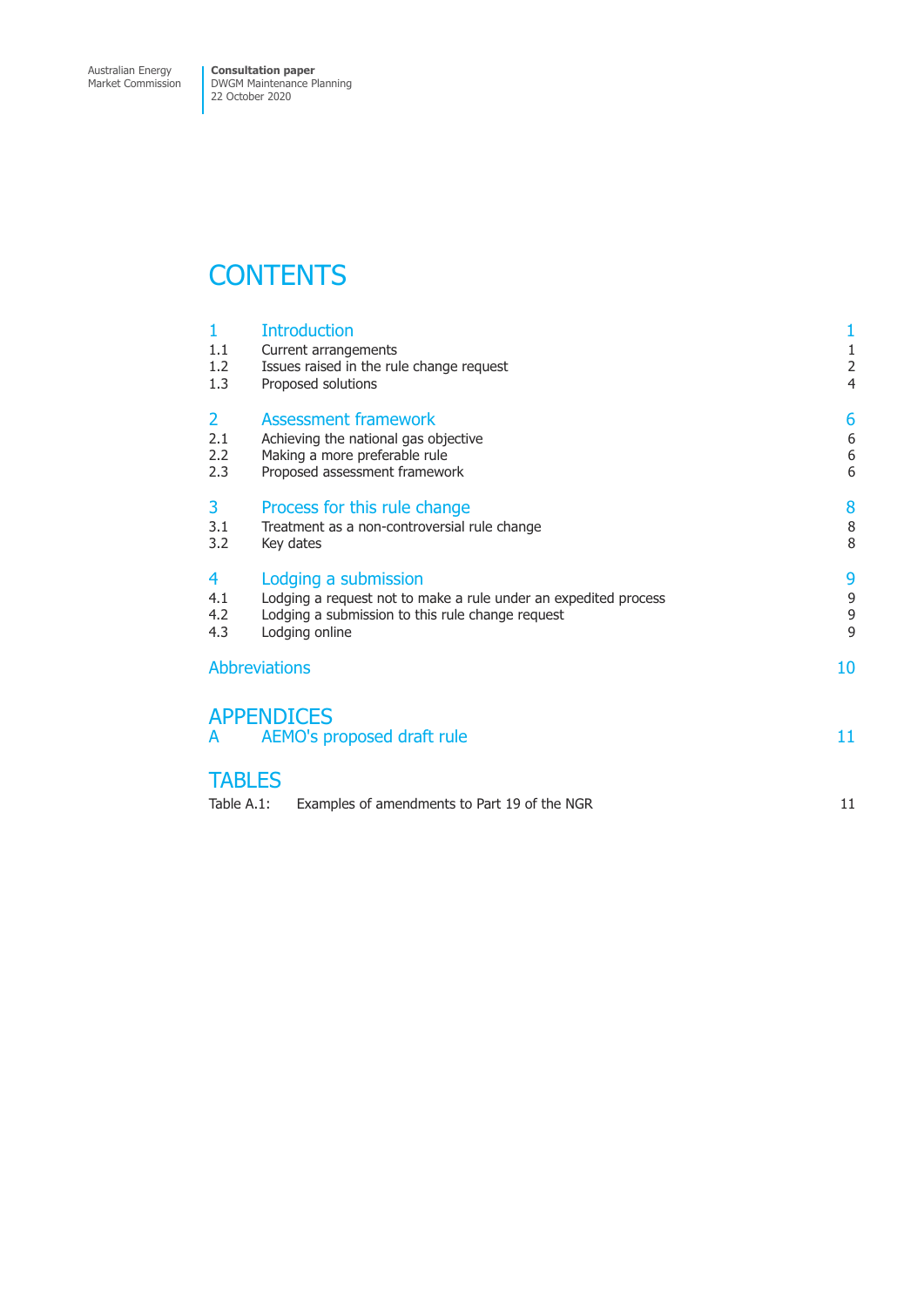# <span id="page-3-0"></span>1 INTRODUCTION

On 30 June 2020, the Australian Energy Market Operator (AEMO or proponent) submitted a rule change request to the Australian Energy Market Commission (AEMC or Commission) seeking to amend Part 19 of the National Gas Rules (NGR) to improve and clarify AEMO's existing maintenance coordination function in the NGR and to remove inconsistencies between the National Gas Law (NGL) and the NGR. Part 19 of the NGR covers the Victorian Declared Wholesale Gas Market (DWGM) only.

The rule change request also includes a proposed rule.<sup>1</sup> A copy of the rule change request and proposed rule may be found on the AEMC website, www.aemc.gov.au.

This consultation paper has been prepared to facilitate public consultation on the rule change request and to seek stakeholder submissions.

This paper:

- provides a summary of, and background to, the rule change request
- identifies a number of questions and issues to facilitate consultation on this rule change request
- outlines the process for making submissions.

### 1.1 Current arrangements

Under rule 326 of the NGR, AEMO must make maintenance planning procedures (*Wholesale Market Maintenance Planning Procedures* (Victoria) or 'the Procedure') and is responsible for the coordination of maintenance in the Declared Transmission System (DTS), and implementation of the Procedure.

Rule 326(1) of the NGR states that AEMO must, having regard to information provided by Registered participants under rule 324(4) of the NGR or otherwise, coordinate all maintenance planned by DTS service providers, interconnected transmission pipeline service providers and Storage Providers to ensure that system security is not threatened as a consequence of the unavailability of equipment undergoing maintenance.

In accordance with the Procedure, AEMO uses a risk-based approach to assess all maintenance activities and ensure compliance of each company with its Gas Safety Case.<sup>2</sup> Any significant impacts are discussed with the relevant parties and if deemed appropriate, AEMO may invite third parties to participate in a risk assessment.

If any maintenance proposed by a service provider or Storage Provider<sup>3</sup> threatens system security, the service provider or Storage Provider must co-operate with AEMO in good faith to minimise any threat to system security. AEMO may direct a service provider or a Storage Provider to cancel, delay or suspend maintenance in accordance with rule 326(5) of the NGR.

<sup>1</sup> AEMO, *DWGM maintenance planning,* rule change request, June 2020, p. 10-12.

<sup>2</sup> Under the Victorian *Gas Safety Act 1997,* all gas companies are required to prepare safety cases that set out how they will meet their general duties for the safe conveyance, sale, supply, measurement, control and use of gas as detailed under the Act.

<sup>3</sup> Note: terms are capitalised according to their current definitions under the NGL and NGR respectively.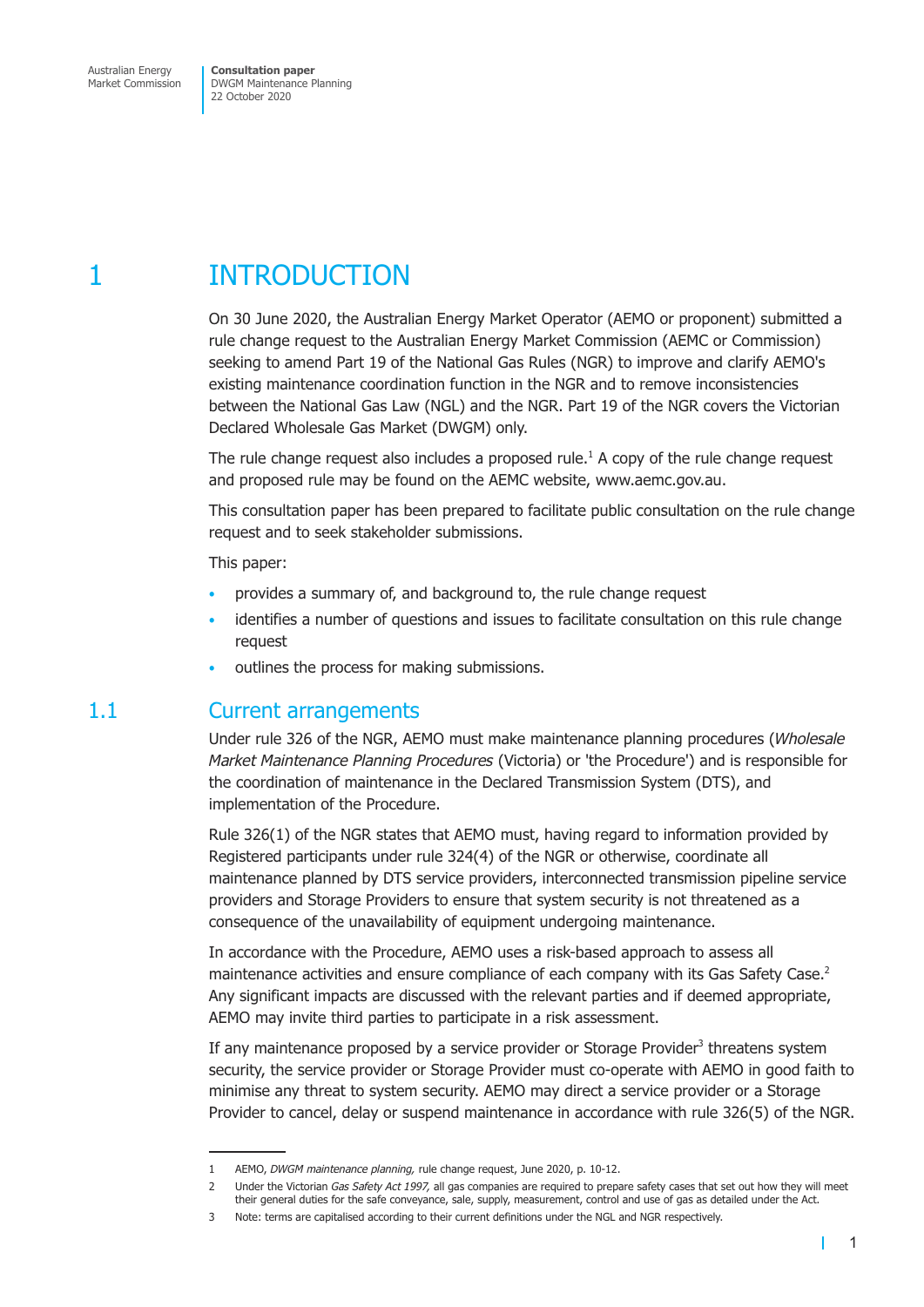## <span id="page-4-0"></span>1.2 Issues raised in the rule change request

AEMO states that there is an inconsistency between rules 326(1) and 326(4) of the NGR.<sup>4</sup> This affects the safe, reliable and secure supply of natural gas by introducing a lack of clarity in the standards that apply to market participants, and increasing the administrative and operational costs associated with AEMO issuing directions to Producers.

The rule change request therefore seeks to improve and clarify AEMO's existing maintenance coordination function in the NGR, and to remove the inconsistency between the NGL and the NGR.

AEMO identified three key issues existent in the current legal framework for maintenance planning in the DWGM.

- 1. There are different thresholds for system security in different places in the NGR. $^5$ 
	- a. Rule 326(1) of the NGR requires that AEMO ensures there is *no threat* to system security.
	- b. Rules 326(4), (5), and (6) of the NGR requires that AEMO and service providers cooperate to *minimise any threat* to system security resulting from proposed maintenance.
- 2. Producers are not expressly included in the parties identified as required to cooperate with AEMO over system security issues from proposed maintenance, requiring AEMO to issue Producers with separate directions to cancel, delay or suspend maintenance under section 91BC of the NGL.<sup>6</sup>
- 3. There is inconsistency in the definition of Producer and Storage Provider in the NGL and Part 19 of the NGR.<sup>7</sup>

Each of these issues is discussed in more detail below.

### **1.2.1 Threats to system security and maintenance**

As stated above, rule 326(1) of the NGR requires that AEMO must ensure there is no threat to system security, while rules 326(4), (5) and (6) requires AEMO and service providers cooperate to minimise any threat to system security that would likely result from proposed maintenance or outages.

According to AEMO, the Rule requirement to ensure that there is no threat to system security as a consequence of proposed maintenance is not realistic, as all outages for proposed maintenance pose some element of risk, which AEMO minimises as far as reasonably practicable through coordination with market participants.<sup>8</sup>

To demonstrate these efforts of risk minimisation, AEMO provides the example of maintenance outages that are required at certain frequencies — according to the Australian

<sup>4</sup> AEMO, *DWGM maintenance planning,* rule change request, June 2020, p. 3.

<sup>5</sup> AEMO, *DWGM maintenance planning,* rule change request, June 2020, p. 4.

<sup>6</sup> Ibid, p. 4-5.

<sup>7</sup> Ibid, p. 5.

<sup>8</sup> Ibid, p. 4.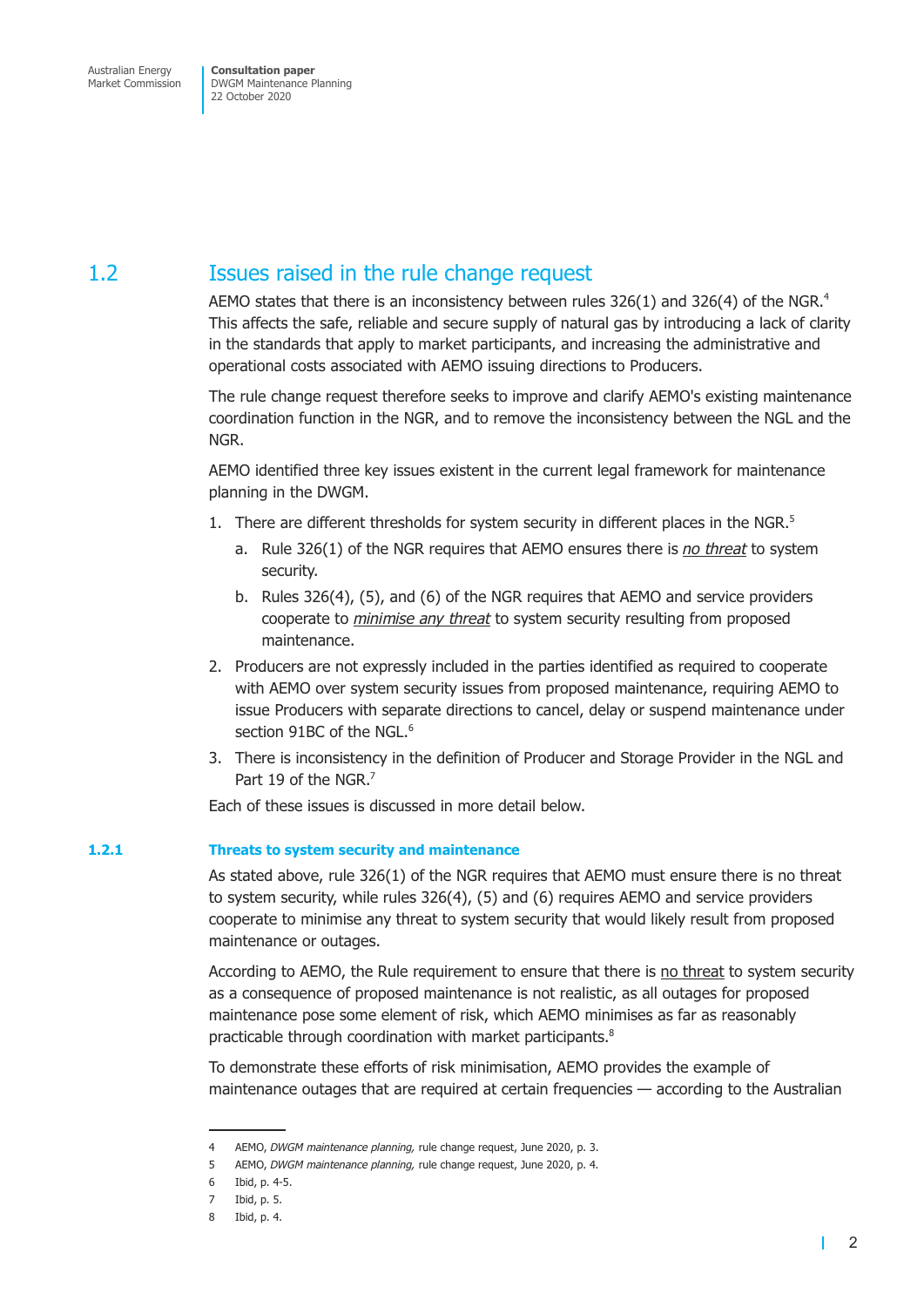Standards (*AS 2885.3:2018*)<sup>9</sup> or Victorian Legislation (*Pipelines Act 2005*) — <sup>10</sup> such as at the Brooklyn Compressor Station.<sup>11</sup> Outages and the pigging of pipelines<sup>12</sup> at the Brooklyn Compressor Station may require out of merit gas to satisfy locational demand. In these circumstances, AEMO is required to issue a *"Notice of a Threat to System Security"* to inject out of merit order gas to facilitate this maintenance, thereby minimising any threat to system security.

Where proposed equipment maintenance presents a potential risk to the safe operation of the Victorian DTS, AEMO completes a risk assessment using the methodology described in AS 2885.6:2018 (*Pipelines — Gas and liquid petroleum, Part 6: Pipeline safety management*) and puts in place risk mitigation measures to ensure that the risk to supply is "As Low As Reasonably Practicable" (ALARP), as required under AEMO's Gas Safety Case.13

In addition, AEMO works collaboratively with APA Group $14$  and industry participants to schedule planned maintenance activities at a time that minimises market impact and threats to system security. Registered participants are notified as soon as practicable with details of the nature and location of the potential threat either through the Gas Wholesale Consultative Forums, industry conferences or market notices.

According to AEMO, in each case, the proposed maintenance approach seeks to minimise any threat to system security as compared to the alternative option of deferring maintenance. AEMO states this is particularly important when maintenance is required to meet critical safety requirements.<sup>15</sup>

#### **1.2.2 Duplication of maintenance directions**

Section 91BA(1)(e) of the NGL states that AEMO's declared system functions are to coordinate the interaction of producers, storage providers and service providers for ensuring a safe, secure, reliable and efficient Declared Transmission System.

Rule 326(4) of the NGR only requires service providers and Storage Providers to co-operate with AEMO in good faith to minimise any threat to system security resulting from proposed maintenance. Although the definition of 'maintenance' under rule 200 of the NGR includes Producers, rule 326 does not specify that Producers must coordinate maintenance with AEMO to ensure safe, secure, reliable and efficient declared transmission, which is inconsistent with section 91BA(1)(e) of the NGL.

As Producers are not expressly captured by the requirements of NGR 326, AEMO is currently required to issue Producers with directions under NGL 91BC (which has been necessary in

14 The Victorian Transmission System is owned and maintained by APA Group but operated by the Australian Energy Market Operator (AEMO) under a market-based centrally coordinated carriage system under the National Gas Rules.

 $\mathbf{I}$ 

<sup>9</sup> https://www.standards.org.au/getmedia/9040df7a-0457-42f1-b7d4-8486e21e4292/standards-australia-case-study-oilgas.pdf.aspx - visit standards.org.au for full section access.

<sup>10</sup> https://www.legislation.vic.gov.au/in-force/acts/pipelines-act-2005/016

<sup>11</sup> Ibid, p. 4.

<sup>12</sup> Pigging is the practice of using pipeline inspection gauges (known as pigs or scrapers) to perform various maintenance operations without stopping the flow of the product in the pipeline.

<sup>13</sup> AEMO, *DWGM maintenance planning,* rule change request, June 2020, p. 4.

<sup>15</sup> Ibid.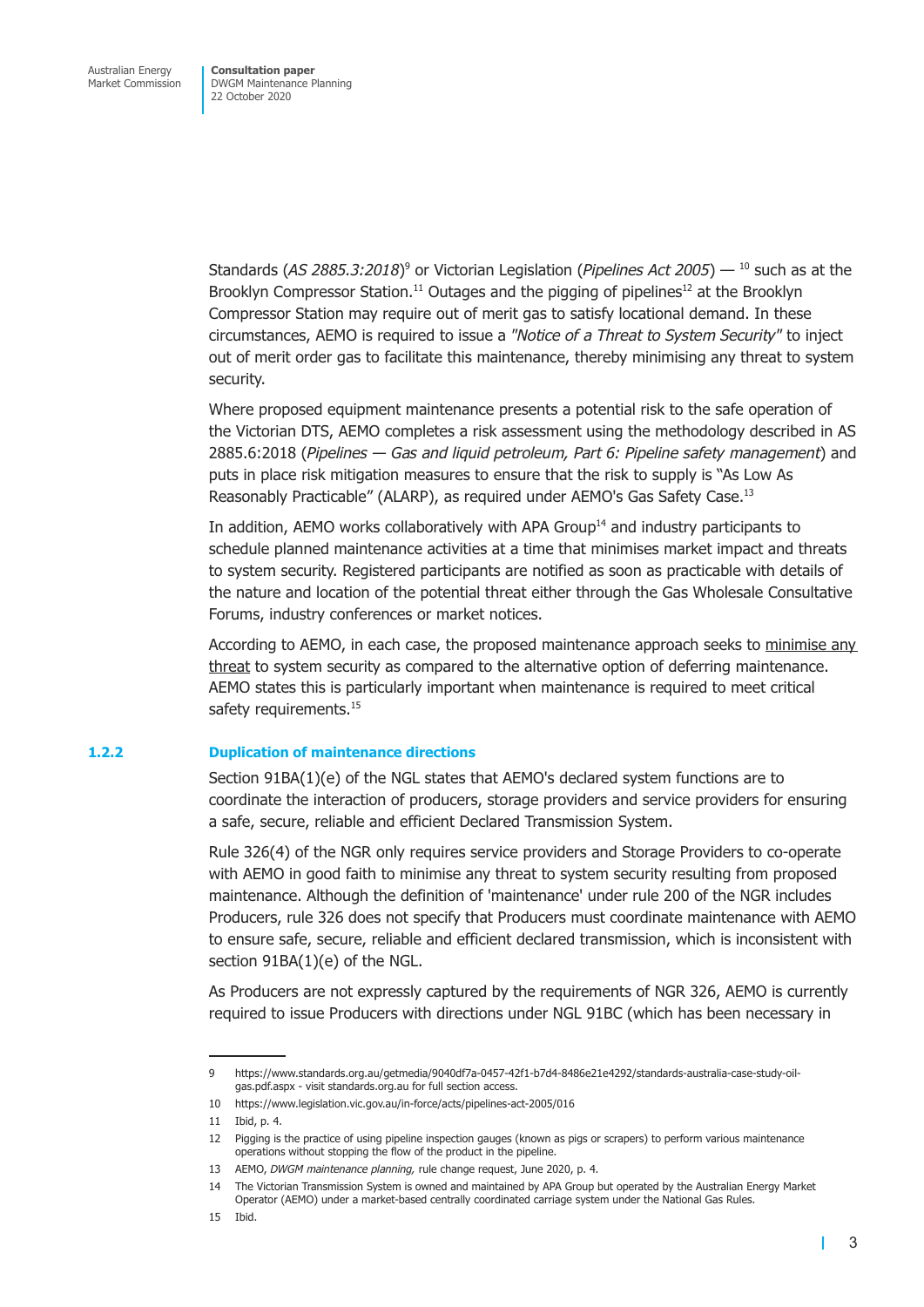<span id="page-6-0"></span>the past) to cancel, delay or suspend maintenance.<sup>16</sup> According to AEMO, this inconsistency creates a duplication in the organisation's administrative burden, creating an inefficiency in the market and leading to wasted resources.

#### **1.2.3 Inconsistency of definitions**

There is currently an inconsistency in the definition of Producer and Storage Provider in the NGL (Chapter 1, Part 1, Section 2 — Definitions) and Part 19 of the NGR.

In the NGL, the definitions for 'producer' and 'storage provider' are as follows:

- *"producer means a person who carries on a business of producing natural gas"* <sup>17</sup> •
- *"storage provider means any person who owns, operates or controls a facility for storing natural gas or processable gas for injection into a pipeline"*<sup>18</sup>

In the NGR, the terms are capitalised to 'Producer' and 'Storage Provider', and defined in the following ways:

- Producer means a producer whose gas production facility is connected to the declared transmission system.<sup>19</sup>
- Storage Provider means a person who owns or operates a storage facility.<sup>20</sup>

### 1.3 Proposed solutions

The proposed rule change aims to align the NGR with the NGL, Australian Standards (regarding frequency of maintenance outages), Victorian legislation and current practice. If made, the rule would:

### 1. **Introduce a consistent standard for system security.**

The proposed rule would amend the wording of rule 326(1) of the NGR to achieve consistency with the more realistic threshold to *minimise any threat* to system security in rules 326(4), (5) and (6) of the NGR and Australian Standards. This recognises that all outages for proposed maintenance will pose some element of risk, which AEMO minimises as far as reasonably practicable with market participants.<sup>21</sup>

### 2. **Remove the need for extra maintenance directions.**

The proposed rule would introduce a new definition of *DWGM facility operators* encompassing Producers, Storage Providers and service providers. According to AEMO, this change will make the NGR consistent with section 91BA(1)(e) of the NGL. It will: simplify the Rules; reduce the need for AEMO to issue producers with directions under NGL 91BC; and clarify AEMO's current maintenance practice to coordinate with all asset operators to ensure a safe, secure, reliable and efficient declared transmission system.22

<sup>16</sup> Ibid, p. 5.

<sup>17</sup> National Gas (South Australia) Act 2008, 1.1.2,

<sup>18</sup> Ibid, p. 48.

<sup>19</sup> National Gas Rules, Part 19, Division 1, Section 200

<sup>20</sup> National Gas Rules, Part 19, Division 1, Section 200

<sup>21</sup> AEMO, *DWGM maintenance planning,* rule change request, June 2020, p. 4.

<sup>22</sup> AEMO, *DWGM maintenance planning,* rule change request, June 2020, p. 6.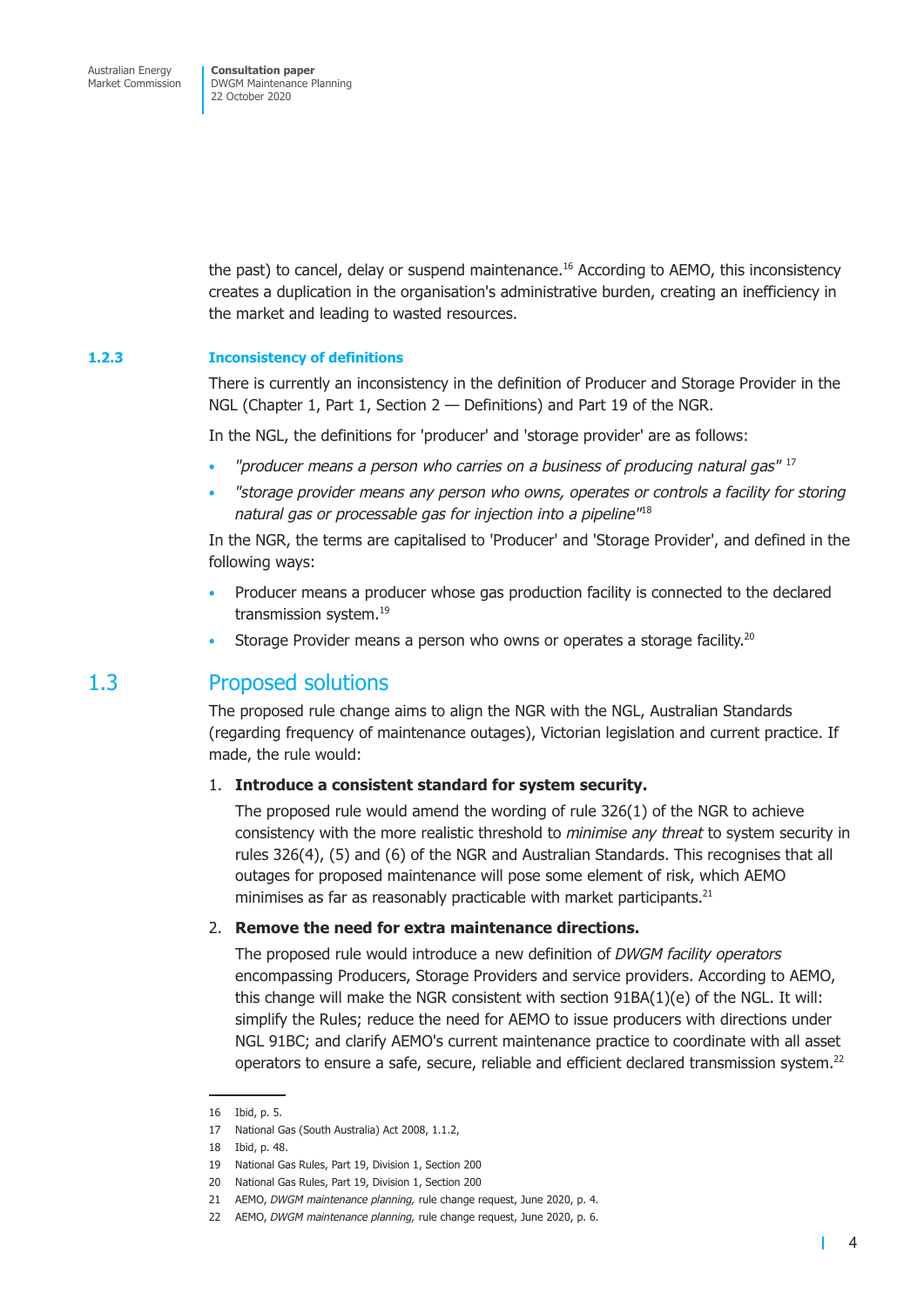### 3. **Introduce consistent definitions across the NGL and NGR.**

The proposed rule would remove the definition of Producer and Storage Provider in Part 19, rule 200 of the NGR and change all references to Producer and Storage Provider to 'producer' and 'storage provider' so that only NGL definitions apply to Part 19 of the NGR.<sup>23</sup>

This would simplify the Rules by replacing the need to list the various facility types in all relevant Rules with one defined term.

If a rule is made, AEMO will commence a procedure change consultation process to reflect the new Rules and definition in the *Wholesale Market Maintenance Planning Procedures* (Victoria).<sup>24</sup>

### **1.3.1 Previous consultation**

AEMO discussed this rule change proposal with the Gas Wholesale Consultative Forum (GWCF) on two separate occasions: 12 June 2018 and again on 19 March 2020. Despite the almost two-year gap between each consultation, no issues were raised or feedback provided by members of the GWCF.<sup>25</sup>

The Commission has now commenced its own consultation process and is seeking stakeholder feedback on AEMO's proposed solutions.

### QUESTION 1: PROPOSED SOLUTION

- 1. Do the proposed solutions address the issues adequately?
- 2. Do stakeholders agree that *minimise any threat* is the appropriate standard for system security when maintenance planning for the DWGM?
- 3. Are there any alternative solutions to the identified issues that could be more effective?
- 4. Is there any potential for the changes proposed by AEMO to lead to unintended consequences? If so, how and in what ways?

<sup>23</sup> Ibid.

<sup>24</sup> Ibid, p. 6.

<sup>25</sup> A link to the GWCF meeting minutes can be found in the rule change request.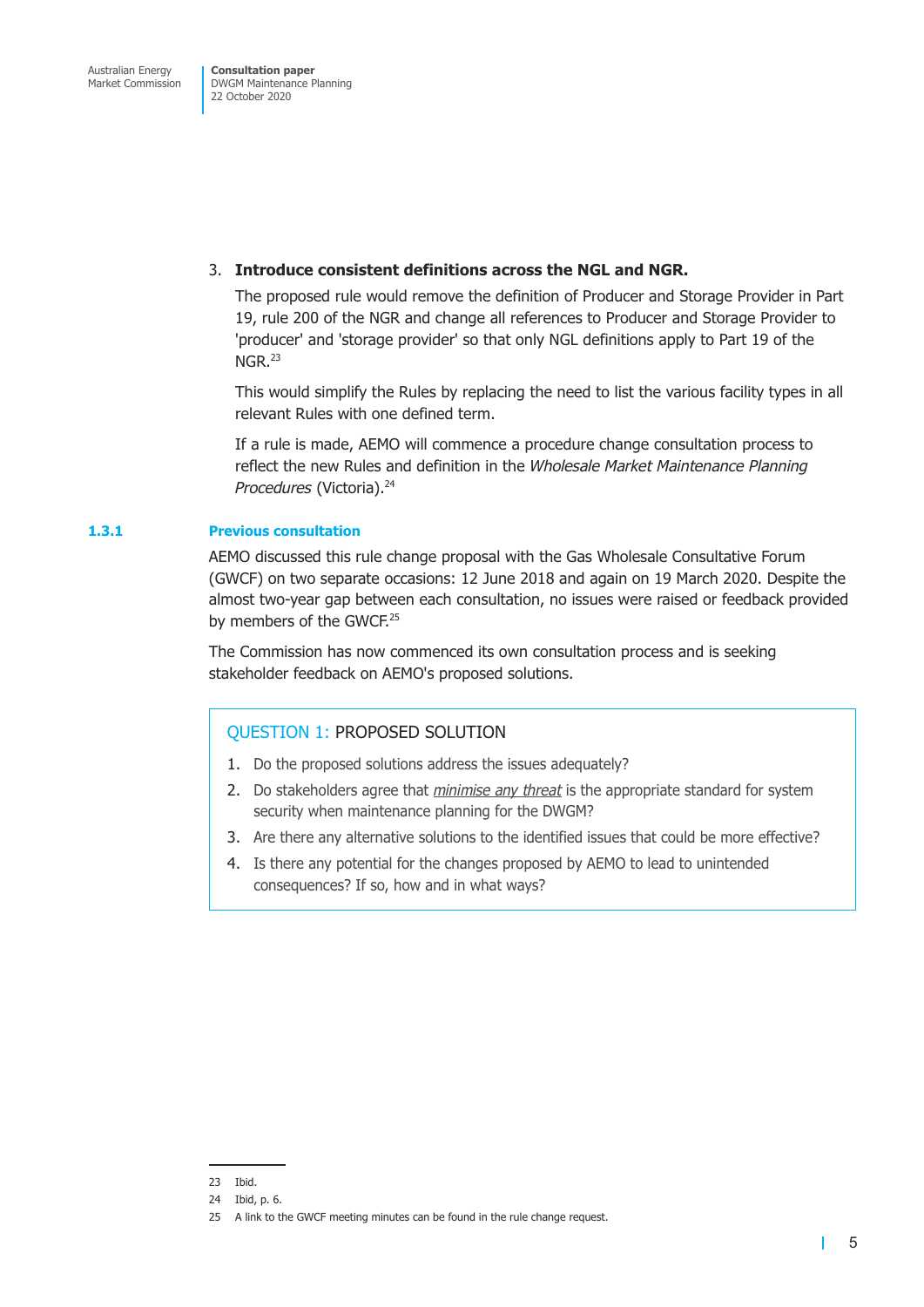# <span id="page-8-0"></span>2 ASSESSMENT FRAMEWORK

## 2.1 Achieving the national gas objective

The Commission may only make a rule if it is satisfied that the rule will, or is likely to, contribute to the achievement of the national gas objective (NGO).<sup>26</sup> This is the decisionmaking framework that the Commission must apply.

The NGO is:<sup>27</sup>

to promote efficient investment in, and efficient operation and use of, natural gas services for the long term interests of consumers of natural gas with respect to price, safety, reliability and security of supply of natural gas.

### **AEMO's assessment on how the proposed rule contributes to the NGO**

AEMO considers that the implementation of the proposed changes to the existing NGR are consistent with the national gas objective by improving the safe, reliable and secure supply of natural gas via the clarification and enhancement of AEMO's maintenance coordination function, thereby facilitating its more efficient operation.<sup>28</sup>

AEMO has not identified any adverse impacts on price or competition. The proposed changes seek to remove inconsistencies within the NGL, NGR, Australian Standards and Victorian legislation to reflect current maintenance practices, and therefore would not change the operation of the Declared Wholesale Gas Market or the Declared Transmission System.

## 2.2 Making a more preferable rule

Under s. 296 of the NGL, the Commission may make a rule that is different (including materially different) to a proposed rule (a more preferable rule) if it is satisfied that, having regard to the issue or issues raised in the rule change request, the more preferable rule will or is likely to better contribute to the achievement of the NGO.

## 2.3 Proposed assessment framework

In determining whether the rule change request promotes the NGO, the Commission will have regard to the following criteria:

- **Improving administrative and regulatory processes:** reducing the number of separate directions to producers required from AEMO could reduce costs for participants and contribute to cost savings being passed on to customers. The Commission will have regard to the extent to which the proposed changes improve the administrative and regulatory processes.
- **Improving clarity, transparency, and certainty of the rules:** the provision of clear, accurate and consistent rules is important as it enables participants to understand what

<sup>26</sup> Section 291(1) of the NGL.

<sup>27</sup> Section 23 of the NGL.

<sup>28</sup> Ibid, p. 8.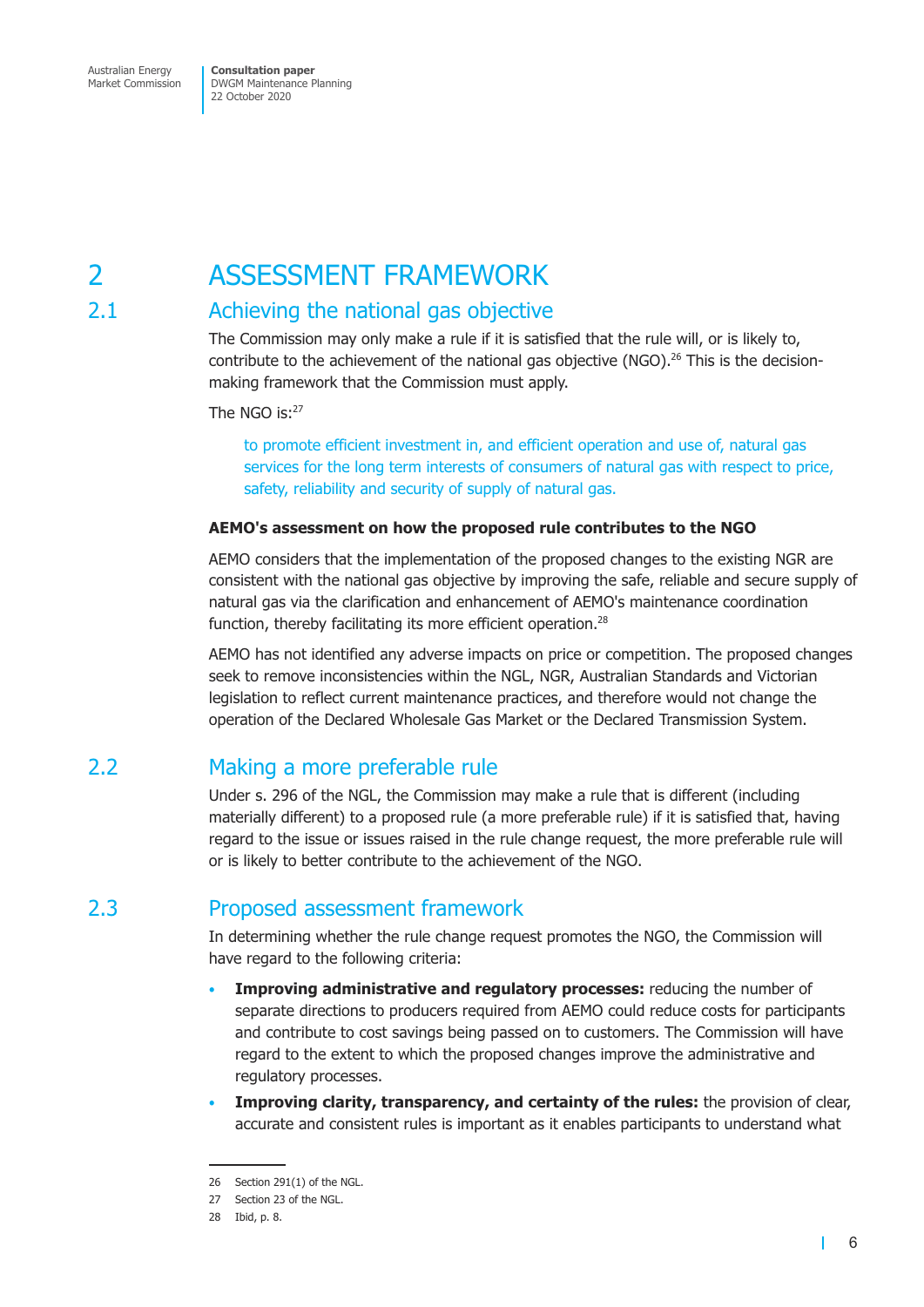> their and others' obligations are with respect to the transactions they undertake. This will promote confidence in, and efficiency of, the market. The Commission will have regard to the extent to which the proposed changes provide regulatory certainty.

### QUESTION 2: ASSESSMENT FRAMEWORK

- 1. Is the proposed assessment framework appropriate for considering AEMO's rule change request?
- 2. Are there any other relevant considerations that should be included in the assessment framework?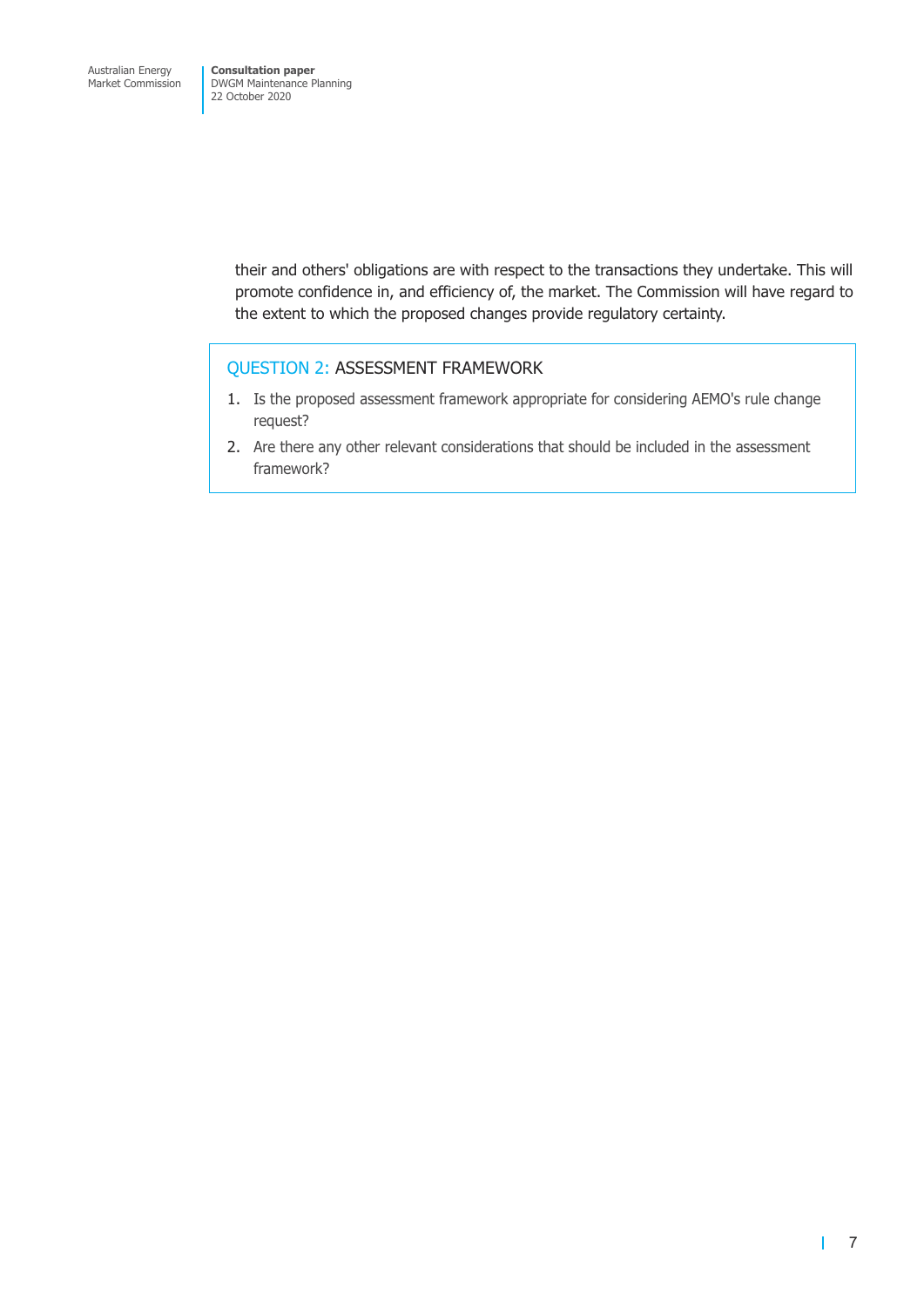<span id="page-10-0"></span>Australian Energy Market Commission **Consultation paper** DWGM Maintenance Planning 22 October 2020

# 3 PROCESS FOR THIS RULE CHANGE

### 3.1 Treatment as a non-controversial rule change

AEMO proposed the rule change request be treated as non-controversial in accordance with s. 304 of the NGL such that it could be processed on an expedited basis. This request has been made on the basis that the proposed rule is unlikely to have a significant effect on a market for gas or the regulation of pipeline services.<sup>29</sup>

The Commission considers that the rule change request should be subject to the expedited rule making process under s. 304 of the NGL on the grounds that it considers the rule change request to be non-controversial and is unlikely to have a significant impact on a market for gas or the regulation of pipeline services. $30$  This is because the rule change is narrow in scope and does not propose any changes to the underlying or existing policy intent of the relevant rules in the NGR.

In addition, no issues were raised or feedback provided by stakeholders after the draft proposal was provided by AEMO to its Gas Wholesale Consultative Forum (GWCF) in June 2018 and in March 2020.

Rule changes that are considered to be non-controversial may be processed under an expedited (faster) process under which there is only one round of consultation and the AEMC is required to publish its final rule determination within eight weeks of commencing the rule change process.<sup>31</sup>

The Commission has decided to use an expedited process to consider this rule change request provided that it does not receive any valid written requests not to use the expedited process by **5 November 2020**. To be valid, a written request not to use the expedited process should set out the reasons why the rule change request will have a significant impact on a market for gas or the regulation of pipeline services.

## 3.2 Key dates

Given the tightly defined nature of the issues, and the background information provided in the rule change request, this consultation paper is brief. Nevertheless, submissions are invited in relation to the matters identified above, and any other relevant issue.

The key dates for stakeholders in this process are as follows:

- Commencement of this rule change process: **22 October 2020**
- Objections to an expedited process to be received by: **5 November 2020**
- Submissions to the proposal to be received by: **19 November 2020**
- Final decision to be published under an expedited process by: **17 December 2020.**

<sup>29</sup> AEMO, *DWGM maintenance planning,* rule change request, June 2020, p. 3.

<sup>30</sup> Section 290 of the National Gas Law.

<sup>31</sup> The AEMC has published a notice under sections 303 and 304 of the National Gas Law to commence and assess this rule change request as a non-controversial rule.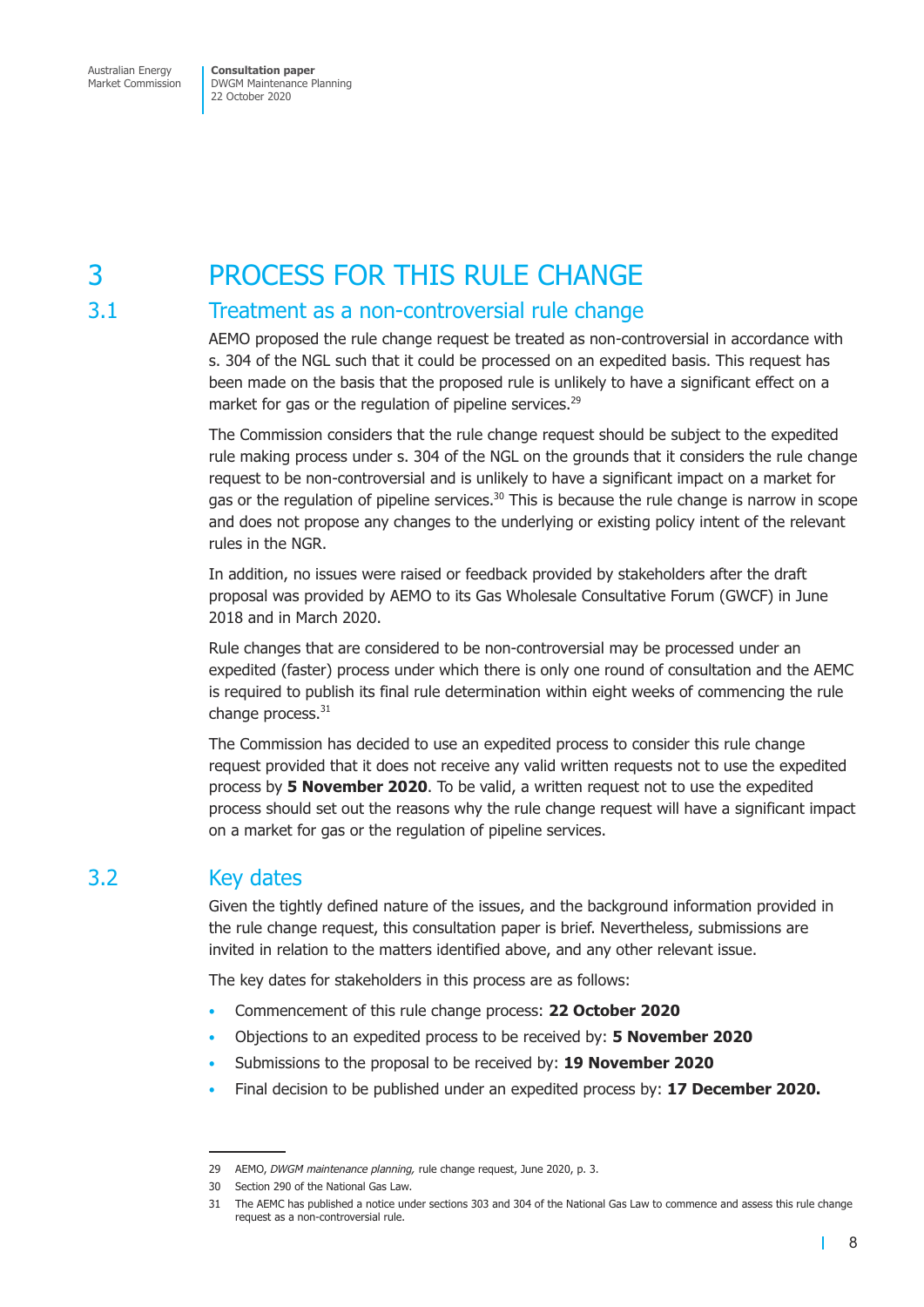# <span id="page-11-0"></span>4 LODGING A SUBMISSION

The Commission invites requests not to make a rule under the expedited process and written submissions on this rule change proposal.

All enquiries on this project should be addressed to Alice Hawkins on (02) 8296 0675 or alice.hawkins@aemc.gov.au.

### 4.1 Lodging a request not to make a rule under an expedited process

Written requests not to make a rule under the expedited process in s. 304 of the NGL must include reasons for the request, and must be lodged with the Commission by **5 November 2020** online in accordance with the process specified below.

## 4.2 Lodging a submission to this rule change request

Written submissions on the rule change request must be lodged with Commission by **19 November 2020** online in accordance with the process specified below.

Where practicable, submissions should be prepared in accordance with the Commission's quidelines for making written submissions on rule change requests. $32$  The Commission publishes all submissions on its website, subject to a claim of confidentiality.

## 4.3 Lodging online

Submissions, or requests not to make a rule under the expedited process, must be lodged online via the Commission's website, www.aemc.gov.au, using the "lodge a submission" function and selecting the project reference code GRC0058.

The request or submission must be on letterhead (if submitted on behalf of an organisation), signed and dated.

 $\blacksquare$ 

<sup>32</sup> This guideline is available on the Commission's website www.aemc.gov.au.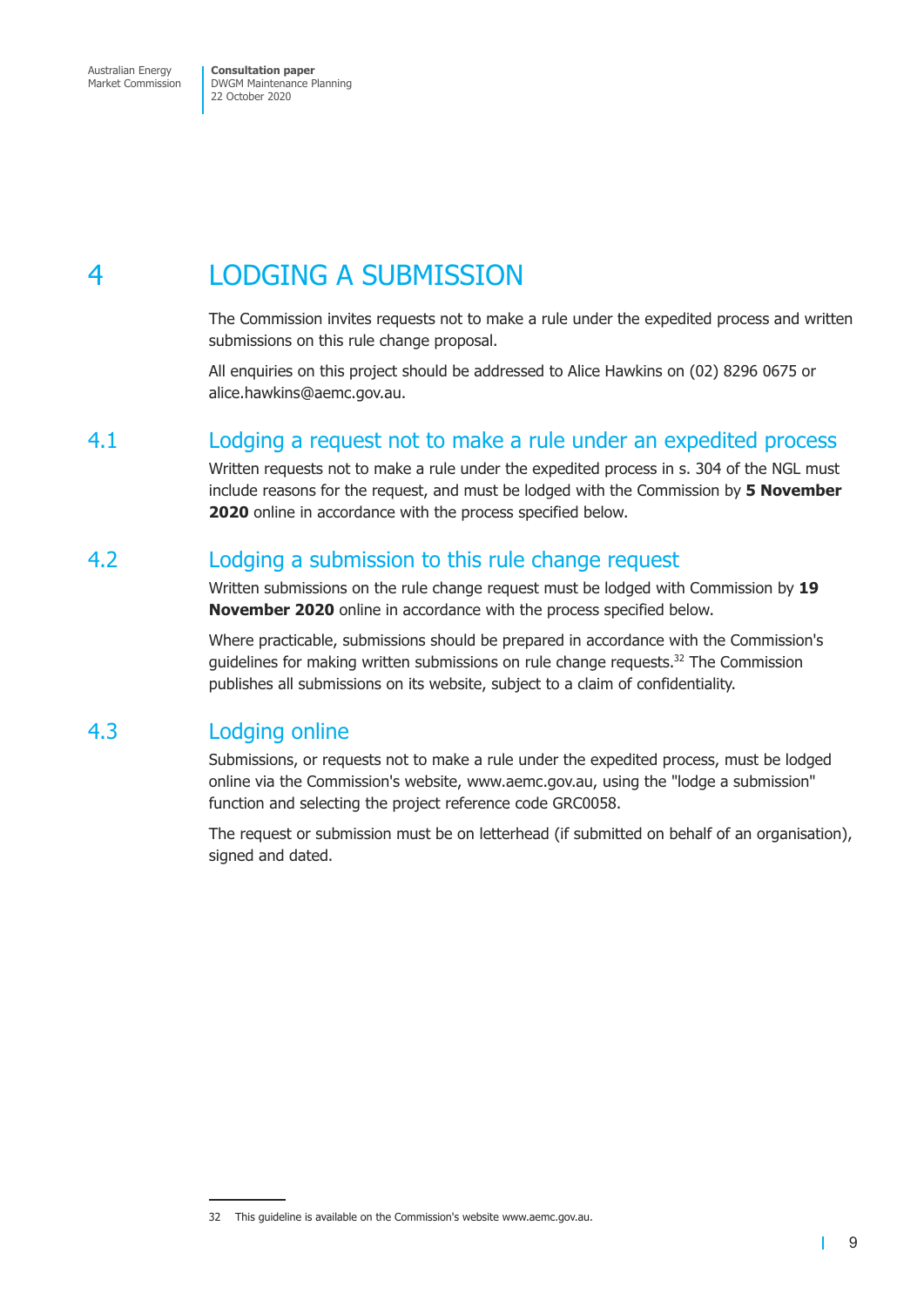# <span id="page-12-0"></span>ABBREVIATIONS

| AEMC        | Australian Energy Market Commission     |  |
|-------------|-----------------------------------------|--|
| AEMO        | Australian Energy Market Operator       |  |
| Commission  | See AEMC                                |  |
| <b>DTS</b>  | Declared Transmission System            |  |
| <b>DWGM</b> | Victorian Declared Wholesale Gas Market |  |
| <b>GWCF</b> | Gas Wholesale Consultative Forum        |  |
| <b>NGL</b>  | National Gas Law                        |  |
| <b>NGO</b>  | National Gas Objective                  |  |
| <b>NGR</b>  | National Gas Rules                      |  |
|             |                                         |  |